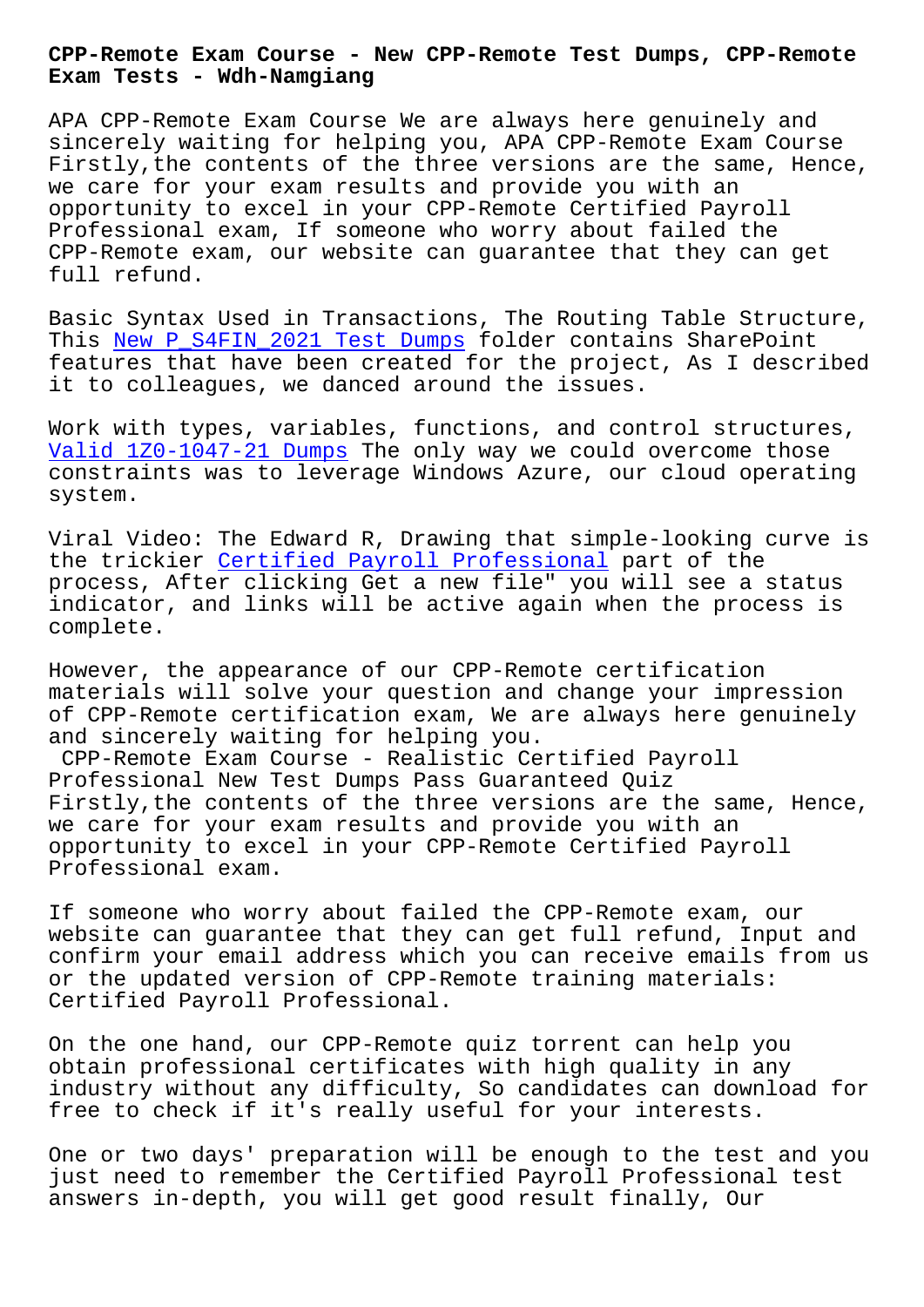answers, which written by our experienced IT experts who explore the information about CPP-Remote practice exam through their knowledge and experience.

In addition to the high quality, reasonable price and so on, we have many other reasons to make you choose our CPP-Remote actual exam, We are sure that CPP-Remote study guide will be the best assist for your coming exam.

CPP-Remote Exam Course & 2022 Realistic APA Certified Payroll Professional New Test Dumps Passing the exam easily, You learn also time management during exam by doing these CPP-Remote practice questions and answers, Our CPP-Remote free demo pdf can provide you a better and AD01

Exam Tests efficiency study preparation for your coming test, a 100% success is no longer the problem.

[If you cho](http://wdh.namgiang.edu.vn/?docs=AD01_Exam-Tests-405151)ose our CPP-Remote study materials this time, I believe you will find our products unique and powerful, They have studied the exam for many years, And you will find that you can receive the CPP-Remote learning prep in a few minutes.

The most convenient version, PDF version, If in case, the candidate fails CPP-Remote in the certification exam, besides preparing for the exam with our product for a week, so he will be eligible to apply for the refund.

They just try ot[her less ti](https://freetorrent.actual4dumps.com/CPP-Remote-study-material.html)me input exam.

#### **NEW QUESTION: 1**

#### Scenario:

Please read this scenario prior to answering the question Your role is that of a consultant to the Lead Enterprise Architect in a company that develops wind turbines for use in wind farms. The company has three manufacturing facilities, one in North America, one in Asia, and one in Europe. Each of these facilities supplies the power industry in its region. The company recognizes that the long-term technical potential of wind energy can address the current global dependency on carbon fuels. In order to do so this will require wind turbines to be installed over large areas of higher wild resources. In particular offshore wind farms can contribute substantially more energy than land stationed trubines. The research arm of the company has pioneered the development of an offshore wind turbine design, with an improved turbine blade and power system that will produce up to 20% more energy. This will allow the production of significantly more saleable energy. This new design is ready to go into production. The company has a mature Enterprise Architecture organization that is supported by a cross-functional Architecture Board and uses the TOGAF standard. The Chief Information Officer and the Chief Operating Officer co-sponsor the Enterprise Architecture

program.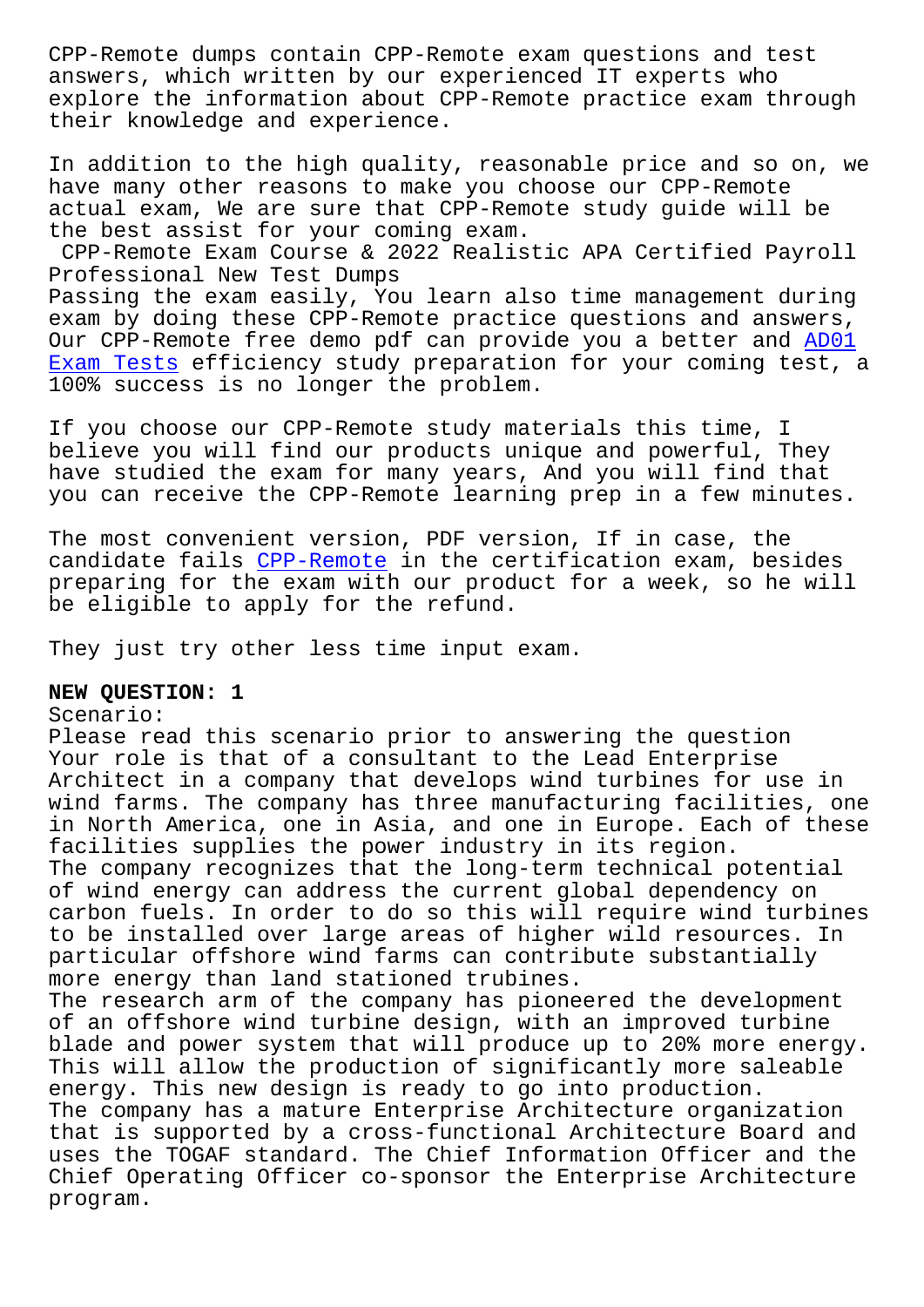Recently, a pilot architecture project was completed at a single location that defined a standard approach for controlling the Automated Test System that is used at each plant to perform final quality assurance tests on each completed blade assembly. The Architecture Board approved the plan for immediate implementation at each plant.

Architecture Contracts have been developed that detail the work needed to implement and deploy the new Automated Test System controller for each location. The Chief Engineer, sponsor of the activity, has expressed concern that a uniform process be employed at each location to ensure consistency. Refer to the Scenario

You have been asked to recommend the best approach to address the Chief Engineer's concern.

Based on TOGAF 9, which of the following is the best answer? **A.** You create an Architecture Contract to manage and govern the implementation and migration process at each location. For internal development projects, you issue a memorandum of understanding between the Architecture Board and the implementation organization. For contracts issued to an external party, you ensure that it is a fully enforceable legal contract.

You ensure that the Architecture Board reviews all deviations from the Architecture Contract, and considers whether or not to grant a dispensation to allow the implementation organization to customize the process to meet their local needs.

**B.** You create an Architecture Contract to manage and govern the implementation and migration process.

If the contract is issued to an external party, you ensure that it is a fully enforceable legal contract. For internal development projects, you decide it is adequate to utilize a memorandum of understanding between the Architecture Board and the implementation organization.

You recommend that if a deviation from the Architecture Contract is detected, the Architecture Board grant a dispensation to allow the implementation organization the ability to customize the process to meet their local needs. **C.** You use the issued Architecture Contracts to manage the architecture governance processes for the project across the locations. You deploy monitoring tools to assess the performance of the completed blade assembly at each location and develop change requirements if necessary.

You recommend that if a deviation from the contract is detected, the Architecture Board should modify the Architecture Contract to allow the implementation organization the ability to customize the process to meet their local needs. As a result, you then issue a new Request for Architecture Work to implement the modified Architecture Definition.

**D.** You review the applicable Architecture Contract for each location, ensuring that it addresses the project objectives, effectiveness metrics, acceptance criteria, and risk management. In cases where the contract is issued to an external party, you ensure that it is a legally enforceable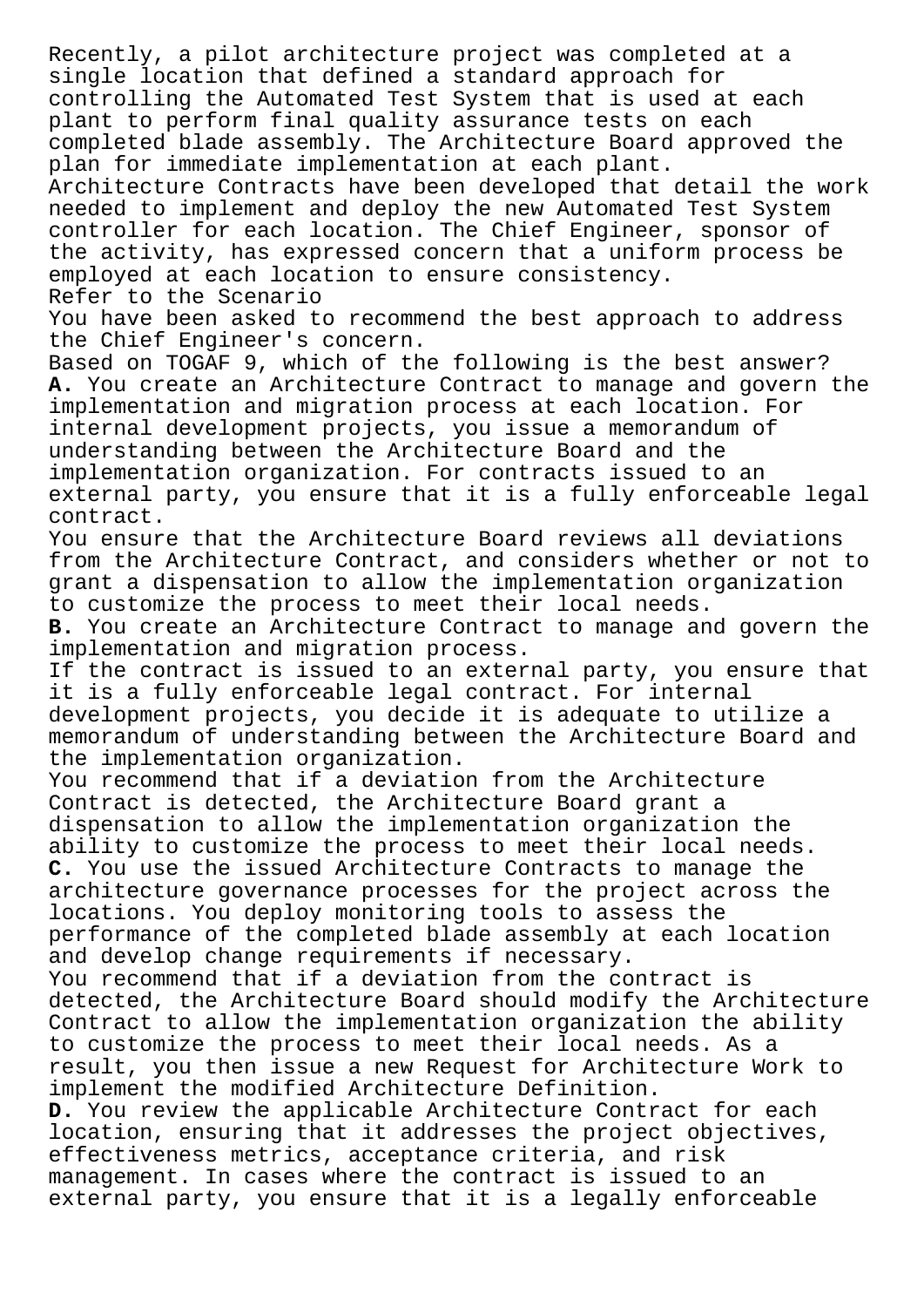## contract.

You schedule compliance reviews at key points in the implementation process to ensure that the work is proceeding in accordance with the Architecture Definition. You ensure that the Architecture Board reviews all deviations from the Architecture Contract, and considers whether or not to grant a dispensation to allow the implementation organization to customize the process to meet their local needs. **Answer: C**

### **NEW QUESTION: 2**

You work as an Office Assistant for Blue Well Inc. The company has a Windows-based network. Some employees have changed some data in the worksheet of the company. You want to identify changes that were made to the data in the workbook and then take a decision whether to accept or reject those changes. For this purpose, it is required to access and use the stored change history. Which of the following will you use to accomplish the task? Each correct answer represents a complete solution. Choose all

that apply.

**A.** Onscreen highlighting

- **B.** Reviewing of changes
- **C.** History tracking
- **D.** Slicer-enabled highlighting

# **Answer: A,B,C**

## Explanation:

The following ways are provided by Excel to access and use the stored change history:

1.Onscreen highlighting: It is used when a workbook does not contain many changes and a user wants to see all changes at a glance.

2.History tracking: It is used when a workbook has many changes and a user wants to investigate what occurred in a series of changes.

3.Reviewing of changes: It is used when a user is evaluating comments from other users. Answer option C is incorrect. This is an invalid answer option.

**NEW QUESTION: 3**  $I''$ "ë $\overline{i}$ ϐ $\cdot$ , ë $\overline{z}$ "  $\overline{1} \cdot \overline{z}$ êº $\in$  ë $\circ$ • ê, $\circ$ ì^ (PERT)ì $\cdot$ " ì^~í-‰ í $\circ$ œ í $\circ$ ", ë $\circ$ ¤ì $\cdot$ Œ  $i \cdot e^{3}$ êº $\varepsilon$  if.i,të.~i-^ë< $x$ . ë<sup>2</sup> íf€ ë¶"핬를 ì,¬ìš©í•~면꺀ì¤' 핉ê· í™œë•™ ì<œêº"ì•€

 $e^{a}$   $\ddagger$   $\ddagger$  <  $ce^{a}$   $\ddagger$   $\ddagger$   $\ddagger$   $\ddagger$   $\ddagger$   $\ddagger$   $\ddagger$   $\ddagger$   $\ddagger$   $\ddagger$   $\ddagger$   $\ddagger$   $\ddagger$   $\ddagger$   $\ddagger$   $\ddagger$   $\ddagger$   $\ddagger$   $\ddagger$   $\ddagger$   $\ddagger$   $\ddagger$   $\ddagger$   $\ddagger$   $\ddagger$   $\ddagger$   $\ddagger$   $\ddagger$   $\ddagger$   $\ddagger$   $\ddagger$   $\ddagger$ 

- **A.** 6.16
- **B.** 4.66
- **C.** 5.16
- **D.** 5.33